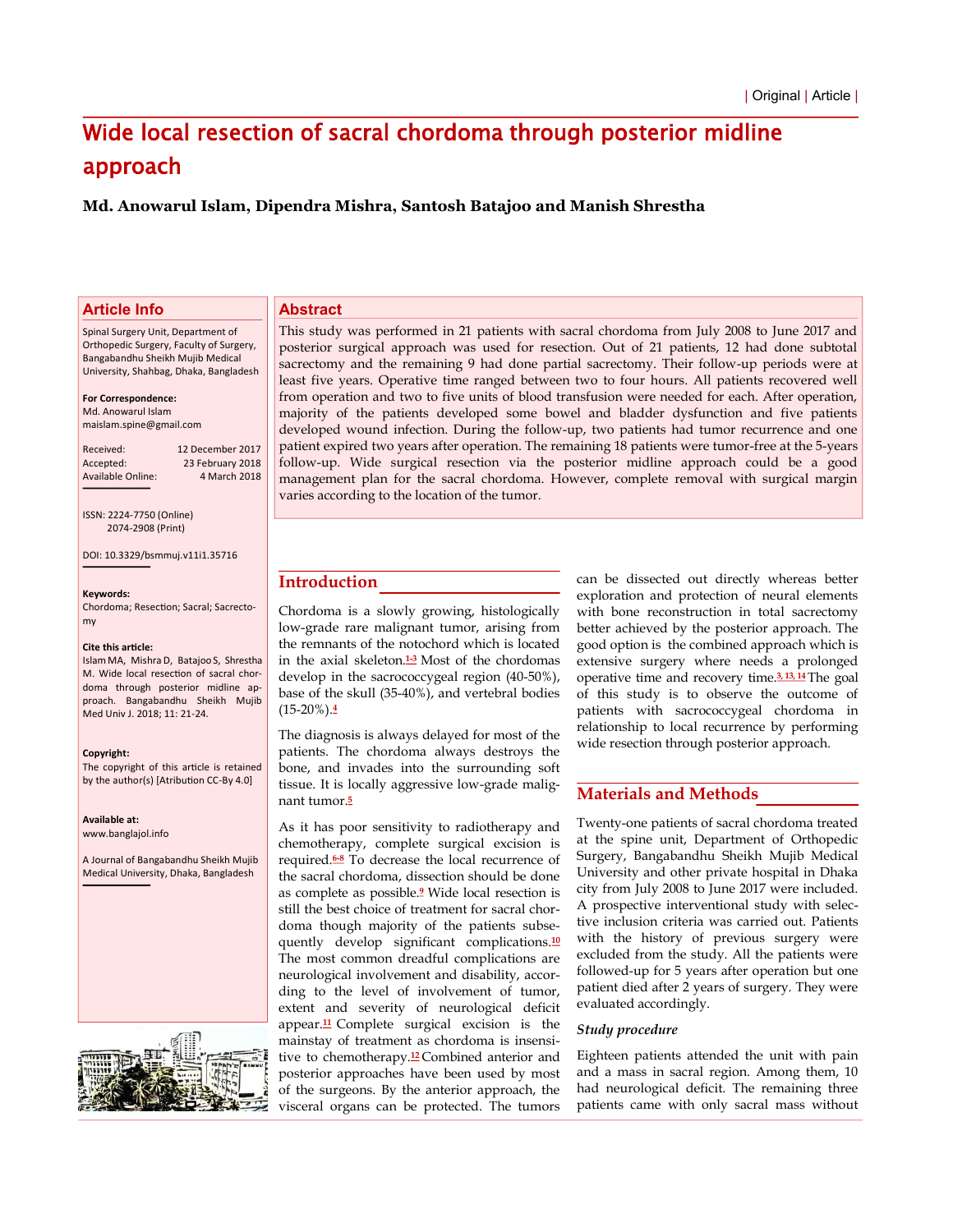### **22** BSMMU J 2018; 11: 21-24



Figure 1 : Pre-operative sagital CT scan showing involvement of tumor up to S2 (A), sagital (B) and axial MRI of sacrococcygeal spine shows involvement of the tumor up to S2 with compression of cauda equina in sacral canal (C)

any pain or neurological deficit. Diagnosis made on the basis of physical examination and investigations including plain radiograph and MRI (Figure 1). All patients undergone incisional biopsy through posterior approach for histological confirmation. According to the surgical staging by Enneking et al. (1980)**<sup>15</sup>** all the patients were in Stage IB.

## *Operative technique*

The surgery was carried out under general anesthesia in all patients in prone position. A midline longitudinal incision made centering the tumor mass which extents about three vertebral levels above and up to the tip of coccyx with excision of the scar of the biopsy which was previously performed. With electrocautery, the dissection was done through fascia and muscles up to the bones, to make adequate tumor free margin by preserving the gluteal muscles up to 2–3 cm. After cutting the skin and deep fascia, spinous process and lamina of L3, L4 and L5 were identified. The posterior part of both iliac crest, both iliac wings and ala of sacrum by identifying the posterior superior and posterior inferior iliac spine were exposed. Then, in front of the body of lower lumbar vertebrae, sacrum and under the iliac crest, rolled gauze swabs were packed. The dissection was done along the posterior part of both iliac wings to expose the both sciatic notch. The superior gluteal vessels were protected at the sciatic notch. Osteotomy was done carefully by protecting the vital organs. Laminectomy was done at L3 or L4, by identifying the upper limit of the tumor per-operatively. During dissecting out the tumor mass, all nerve roots were identified. Then, image intensifier was used to reevaluate the margin of resection carefully in relationship of bone involvement between intraoperative findings and MRI. The posterior part of the iliac crest, normal vertebral body and the disc above the lesion were cut by high speed diamond burr and osteotome. The sacrum and the tumor mass were rotated posteriorly by using bone hook. The tumor was made free from the sacral nerves and feeding

vessels which was cautiously dissected (Figure 2). The L5 nerve root was identified and protected which passes anterior to the ala of sacrum, by which identification of the sacral plexus was done. The sacral plexus was explored on both sides. The identi -fication of sacrospinal and sacrotuberous ligaments was done on both sides and cut by electrocautery.

In the patient who underwent partial sacrectomy, instrumentation was not done. The skin and soft tissue were repaired. Pressure dressing was applied. On the 3rd post-operative day, dressing was removed and surgical wound was inspected to see any wound complication which was recorded. After that dressing was re-applied. Neurological reevaluation was done. The plain radiograph was done after the operation to see the osteotomy site,.

## *Follow-up*

The stitch removal was done at 14 days after the operation. Histopathological diagnosis of the tumor mass as well as tumor margin were done. Ventral aspect of the tumor was tumor free. Radiotherapy at the average dose of 3,500–4,500 Gy was given to the patient who did not have tumor free margin to prevent the local tumor recurrence. At every followup, the physical examination as well as neurological reassessment of the lower limbs, anal, perianal area, digital rectal examination and plain X-ray of chest and local area were done. For the first two years of operation, followed-up done in every three months interval, then at six months interval. MRI of the lumbosacro-coccygeal spine was done at six months interval during the first two years, then once in every year for subsequent follow-up.

## **Results**

Subtotal sacrectomy was done in 11 (52.4%) patients tumor involved up to S2 and in one patient up to S1 but 9 patients underwent partial sacrectomy tumor involvement up to S3 level. The operative time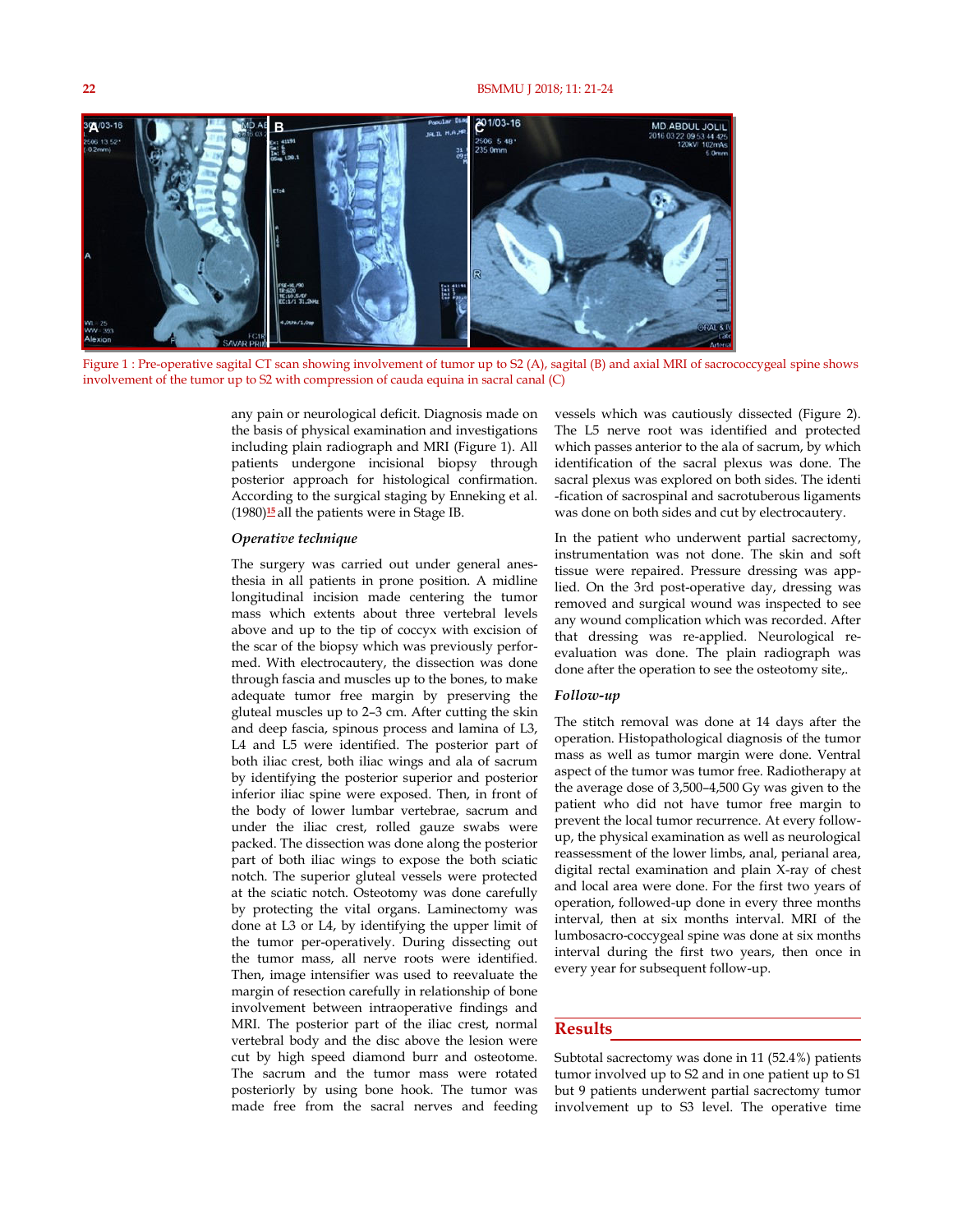

Figure 2: Per-operative image shows tumor mass during dissection (A) after excision of tumor when kept in kidney tray (B)

| <b>Table I</b>                                                  |                             |                       |           |
|-----------------------------------------------------------------|-----------------------------|-----------------------|-----------|
| Level of involvement with 5-years recurrence rate and mortality |                             |                       |           |
|                                                                 | Up to level No. of patients | Recurrence at 5-years | Mortality |
| I.5                                                             | $\Omega$                    | $\Omega$              | $\Omega$  |
| S <sub>1</sub>                                                  | 1                           | 1                     |           |
| S <sub>2</sub>                                                  | 11                          | 1                     | $\Omega$  |
| S <sub>3</sub>                                                  | 6                           | $\Omega$              | $\Omega$  |
| S <sub>4</sub>                                                  | $\mathcal{P}$               | 0                     | $\Omega$  |
| S <sub>5</sub>                                                  |                             | 0                     |           |

ranged between two to four hours (average 3 hours). Average peri-operative blood loss was 1,000 mL. The average post-operative drainage collection was around 400 mL. Two to five bags of blood transfusion needed for all patients. Infection was present in five patients. After the operation, 12 patients developed neuropathic pain. Pain severity was measured by visual analog scale which was between 0.5 and 3 at 5 months of operation. According to histopathological report, eight patients had tumor free margin definitely and 13 patients had marginal tumor free margin at its ventral aspect where tumor contamination was not found and margins at the gluteal muscles were less than 2 cm. These 13 patients received radiotherapy. Significant complication was not found in the patients except one who developed radiation colitis. The patient was 52 years old male on whom sacrectomy was done up to S2 level presented with lower abdominal pain and bleeding per rectum improved well with the symptomatic and supportive treatment. No tumor recurrence was found at two-years follow-up. One female patient showed local recurrence of tumor after 3 years and reoperation was done successfully. Two patients showed

local tumor recurrence with distant metastasis at 5 years follow-up in whom one patient died due to distant metastasis of tumor in lungs and bones. The distribution of level of involvement, recurrence rate and mortality is shown in Table I.

# **Discussion**

The involvement of tumor in the majority of patients of this study was up to the level of S2, S3 and then S1. It is similar to the study of Fuchs et al. (2005) who showed the majority involved in the S2, S3 and then S1.<sup>16</sup> Chordoma has poor response to chemotherapy and radiotherapy. So, surgical excision is the only reliable treatment.**<sup>17</sup>** Tumor free period was shorter in patients with gross tumor contamination during the surgery than who had done wide resection. To decrease the recurrence rate and to maximize the tumor free period, wide resection was done through the posterior approach.**18** Through the posterior approach, all visceral organs and vessels were protected by a large number of gauge packing in front of the sacrum and body of the lower lumbar vertebra from bone cutting with the diamond burr and osteotome. It also prevents intraoperative bleeding by tamponade effect on the intrapelvic venous plexus.**19** Similar technique was used successfully in this study and none had visceral organs or great vessels injury during bone cutting through posterior approach.

In this study, 11 patients underwent subtotal sacrectomy where tumor extended up to S2 and in one patient up to S1. Partial sacrectomy was done in 9 cases with the involvement below S2. In our patients, the tumor free period and tumor recurrence rate were similar to other studies. 90.5% of our patients were tumor free at the 5-year follow-up which is similar to the study conducted by Asavamongkolkul and Waikakul (2012) which was 86%.**19** In this series, there is 9.5% tumor recurrence at 5-years of follow-up and 4.8% patient who required second operation for recurrence which was similar to the study of Pietro et al. (2010)**<sup>20</sup>**

In case of patients of this study, there was no such complication like pulmonary embolism, deep vein thrombosis, bowel and bladder injuries but bowel bladder dysfunction was found 12% in the study of Pietro et al. (2010)<sup>20</sup> In the study with review of 21 cases conducted by Samson et al. (1993) metastasis was found in 5% cases,**21** which is similar to our study (4.8%). The important issue is to remove the lesion as much as possible and to spare nerve roots as possible and the use of adjuvant radiation therapy.

The role of radiation is inconclusive. However, the radiotherapy was given in 13 patients (61.9%) in this study who had marginal tumor free margin to prevent the local recurrence. Other studies suggest